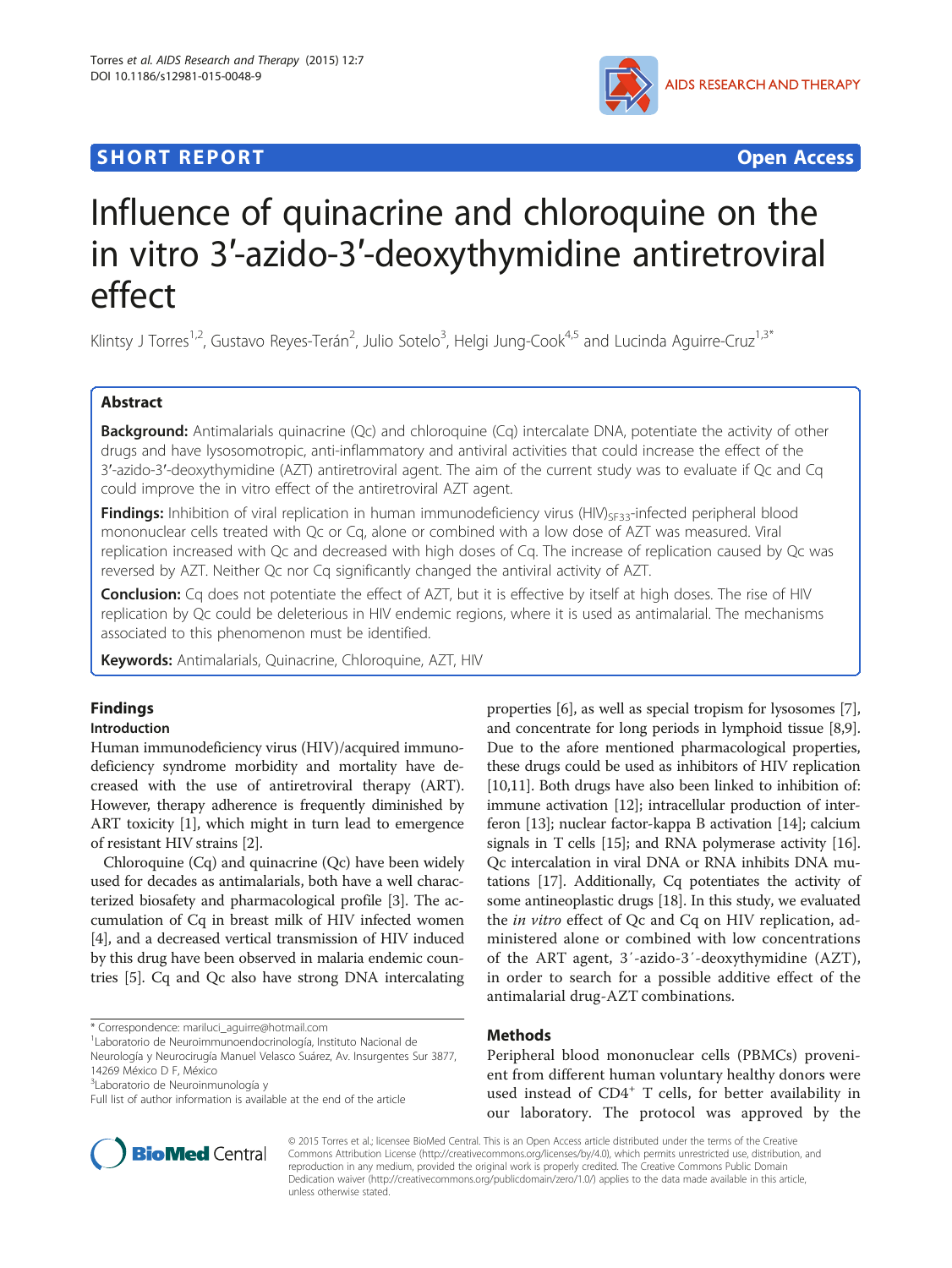Research Board of the National Institute of Respiratory Diseases. PBMCs were purified by density gradient centrifugation and cultured at 37°C, 5%  $CO_2$  and 85% H<sub>2</sub>O, in RPMI-1640 medium, supplemented with fetal bovine serum (BioWhittaker, Anaheim CA), antibiotics Penicillin-Streptomicyn (BioWhittaker, Anaheim CA), L-Glutamine (BioWhittaker, Anaheim CA) and human IL-2 (20 U/ml, Roche, USA), as previously described [\[19](#page-3-0)]. In order to determine the cytotoxicity effect, the viability of uninfected PBMCs, treated at the same drug concentrations, used in the drug assay, was measured using trypan blue exclusion staining (0.04%, Cambrex, USA). The percentage of viable cells was determined dividing the number of alive cells × 100/total cells.  $HIV<sub>SE33</sub>$  virus isolated and donated by Levy et al. [[20](#page-3-0)], was tittered on phytohemagglutinin-stimulated PBMCs for determining the tissue culture infectious dose 50 (TCID<sub>50</sub>), as described by McDougal [[21\]](#page-3-0). Viral stocks were then stored frozen at −80°C until their use. PMBCs were infected with  $HIV<sub>SF33</sub>$  (500 TCID<sub>50</sub>/1×10<sup>6</sup> cells) by 2 h at 37°C, and extensively washed to remove the virus, and cultured during 4 days in the presence of the following treatments: Phosphate Buffered Saline (PBS, 15 mM as control); AZT (0.008 μM, ID<sub>50</sub>); Qc (0.4-2 μM); Cq (5–20  $\mu$ M); or the mixtures Qc (0.4-2  $\mu$ M) + AZT (0.008 μM); Cq (5–20 μM) + AZT (0.008 μM). On the fourth day of culture, the viral replication, measured as level of HIV-1 p24 antigen, was tested by Enzyme-Linked ImmunoSorbent Assay (ELISA, Beckman Coulter, Fullterton, CA). Absorbance (450 nm) was measured with the CODA EIA automated Analyzer (Bio-Rad, Hercules, CA) and concentration was calculated with CODA software. All assays were run in triplicate on three different days (n = 9), using the same  $HIV_{SF33}$  virus stock. The

percentage of inhibition of replication was determined by calculating percent reduction HIV p24 antigen in wells containing the drugs and were compared with control (PBS) using the formula: HIV p24 antigen in PBS - HIV  $p24$  antigen drug treatment  $\times$  100/HIV p24 antigen in PBS. Statistical analysis included Student's t-test to compare cell viability between drug treatment alone or combined and one-way analysis of variance (ANOVA) test followed by the Tukey's post-hoc test to compare inhibition of HIV replication between AZT and Cq or Qc treatments using the GraphPad Prism 6 software. Differences were considered significant when p-value was < 0.05.

#### Results

Table 1 shows the cell viability in cultures treated with AZT, Qc or Cq. It can be seen that the tested dose of AZT (0.008 μM) did not reduce cell viability compared to PBS control PBMCs. Both Qc and Cq produced doserelated decreases in cell viability, with significant reductions in percentage occurring at the highest concentrations of Qc (5  $\mu$ M, p = 0.038) and Cq (20  $\mu$ M, p = 0.004), when compared with PBS control. Addition of AZT to Qc or Cq did not cause any further increase in cytotoxicity.

The low dose of AZT used in this report was selected to yield modest inhibition of HIV<sub>SF33</sub> replication so that effects of coadministration of Qc or Cq could be observed. Treatment with 0.008 μM AZT alone significantly inhibited HIV<sub>SF33</sub> replication by nearly 50% (*t*-test,  $p = 0.0061$ ) compared to PBS. Qc  $(0.4-2)$  μM administered alone caused increases in HIV replication that appeared to be inversely related to dose of the antimalarial drug (Figure [1A](#page-2-0)) ( $p = < 0.0001$ ). This enhancement of viral replication by Qc alone was reversed by co-administration

Table 1 Viability of peripheral blood mononuclear cells treated with PBS, quinacrine, chloroquine or 3'-azido-3'-deoxythymidine<sup>8</sup>

| Drug                            | Dose $(\mu M)$ | <b>Treatment</b>                   |                | Treatment combined with AZT (0.008 µM) |                |         |
|---------------------------------|----------------|------------------------------------|----------------|----------------------------------------|----------------|---------|
|                                 |                | Cells <sup>b</sup> (mean $\pm$ SD) | % of viability | Cells <sup>b</sup> (mean $\pm$ SD)     | % of viability | $(p)^c$ |
| PBS (Control)                   |                | $247 \pm 61$                       | $87 + 7$       | ٠                                      | -              |         |
| 3'-azido-3'-deoxythymidine, AZT | 0.008          | $238 \pm 70$                       | $85 \pm 6$     | ۰                                      | ۰              |         |
| Ouinacrine, Oc                  | 0.4            | $213 \pm 66$                       | $88 \pm 8$     | $198 \pm 63$                           | $90 \pm 5$     | ns      |
|                                 |                | $186 \pm 96$                       | $83 \pm 14$    | $208 \pm 60$                           | $86 \pm 7$     | ns      |
|                                 | 5              | $139 \pm 69$                       | $71 + 17^d$    | $126 \pm 59$                           | $71 \pm 12$    | ns      |
| Chloroquine, Cq                 | 5              | $216 \pm 64$                       | $88 \pm 8$     | $210 \pm 83$                           | $89 + 5$       | ns      |
|                                 | 10             | $184 \pm 67$                       | $86 \pm 10$    | $179 \pm 60$                           | $84 \pm 7$     | ns      |
|                                 | 20             | $106 \pm 36$                       | $68 \pm 17^e$  | $99 \pm 47$                            | $63 \pm 10$    | ns      |

<sup>a</sup>Purified uninfected PBMCs were treated with PBS, Qc, Cq or AZT and incubated during 4 days. Cell viability was determined by using trypan blue exclusion staining. Dead (blue) and alive (unstained) cells were counted. The percentage of viable cells was determined dividing the number of alive cells × 100/total cells.  $b$ Mean value (+/− standard deviation) of viable cells from three independent assays by triplicate (n = 9).

<sup>c</sup>Student's t-test between treatment alone and combined with AZT at the same concentration.

 $d$ Post-hoc Tukey's test of concentration compared with control,  $p = 0.0363$ .

 $e^{\epsilon}$ Post-hoc Tukey's test of concentration compared with control, p = 0.0033.

ns = not significant.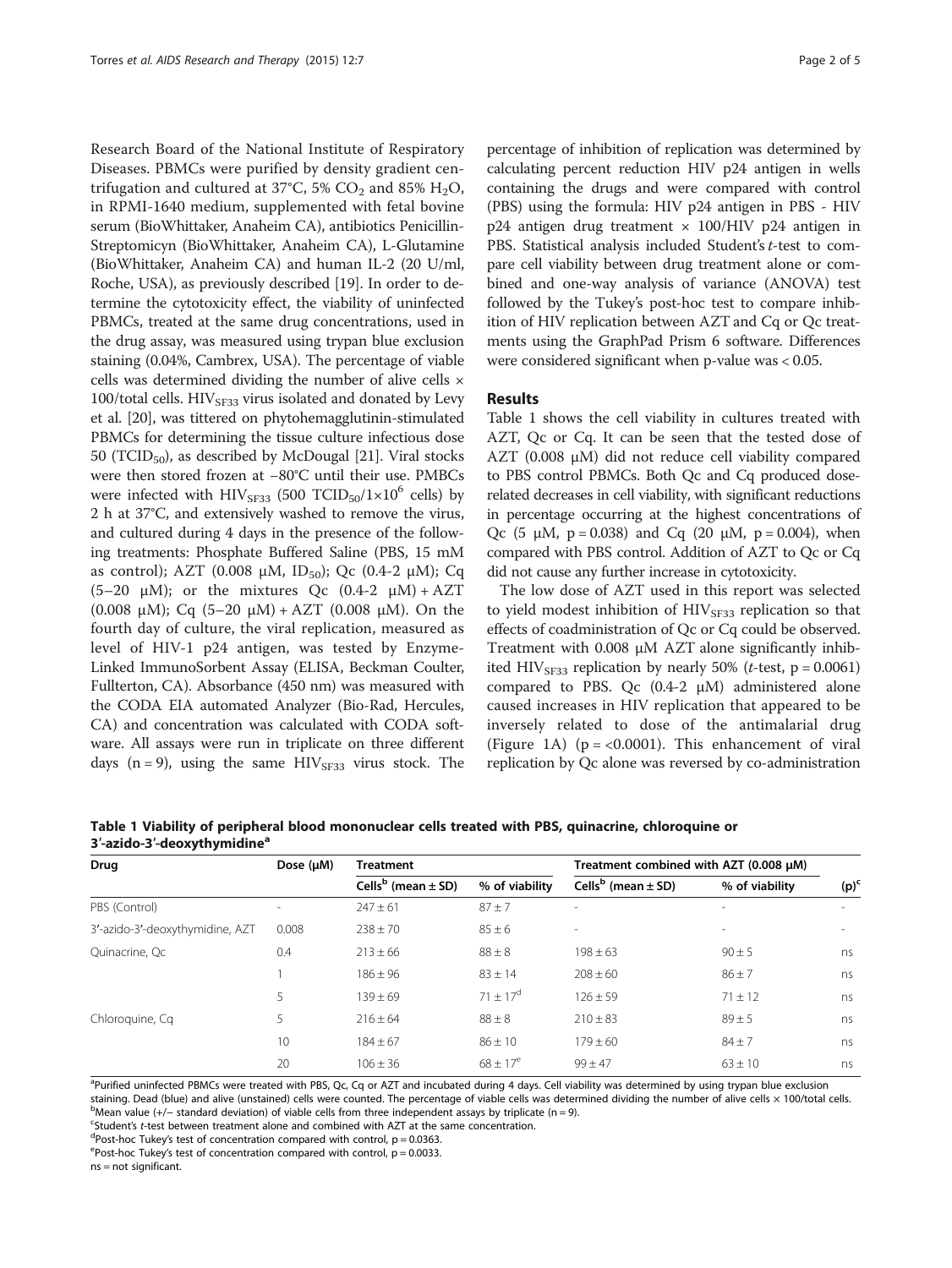<span id="page-2-0"></span>

of AZT, with the level of inhibition of viral replication produced by Qc plus AZT being similar to that provided by AZT alone (Figure 1A). In contrast, administration of Cq alone at low dose  $(5 \mu M)$  yielded modest, but significant inhibition of viral replication of 10%, while higher dose of Cq (20 μM) inhibited HIV replication around 80% (Figure 1B) ( $p = 0.0463$ ). Inhibition of replication by AZT-Cq combination was higher to that obtained with AZT alone ( $p = 0.0035$ ), but was similar to that obtained with Cq alone (10  $\mu$ M) (Figure 1B).

## **Discussion**

The aim of the current study, was to evaluate if Qc and Cq could improve the in vitro effect of the antiretroviral

AZT agent. Qc and Cq were evaluated at different concentrations, administered alone or combined with AZT.

AZT is one of the drugs used in the ART in developing countries of low incomes, where many people do not have access to the expensive new antiretroviral agents [[22\]](#page-3-0). Cq, a widely used drug for the treatment of malaria, has shown antiviral effects [[10\]](#page-3-0), lysosomotropic activity [[7\]](#page-3-0) and a preferential affinity for lymphoid tissues [\[8,9](#page-3-0)], useful properties against HIV. In turn, the anti-HIV effect of Qc, other DNA-intercalating agent [[6\]](#page-3-0), has not been evaluated.

Results showed that the treatment of HIV-infected PBMCs with Qc alone, increased HIV replication. This result had not been reported before, but some studies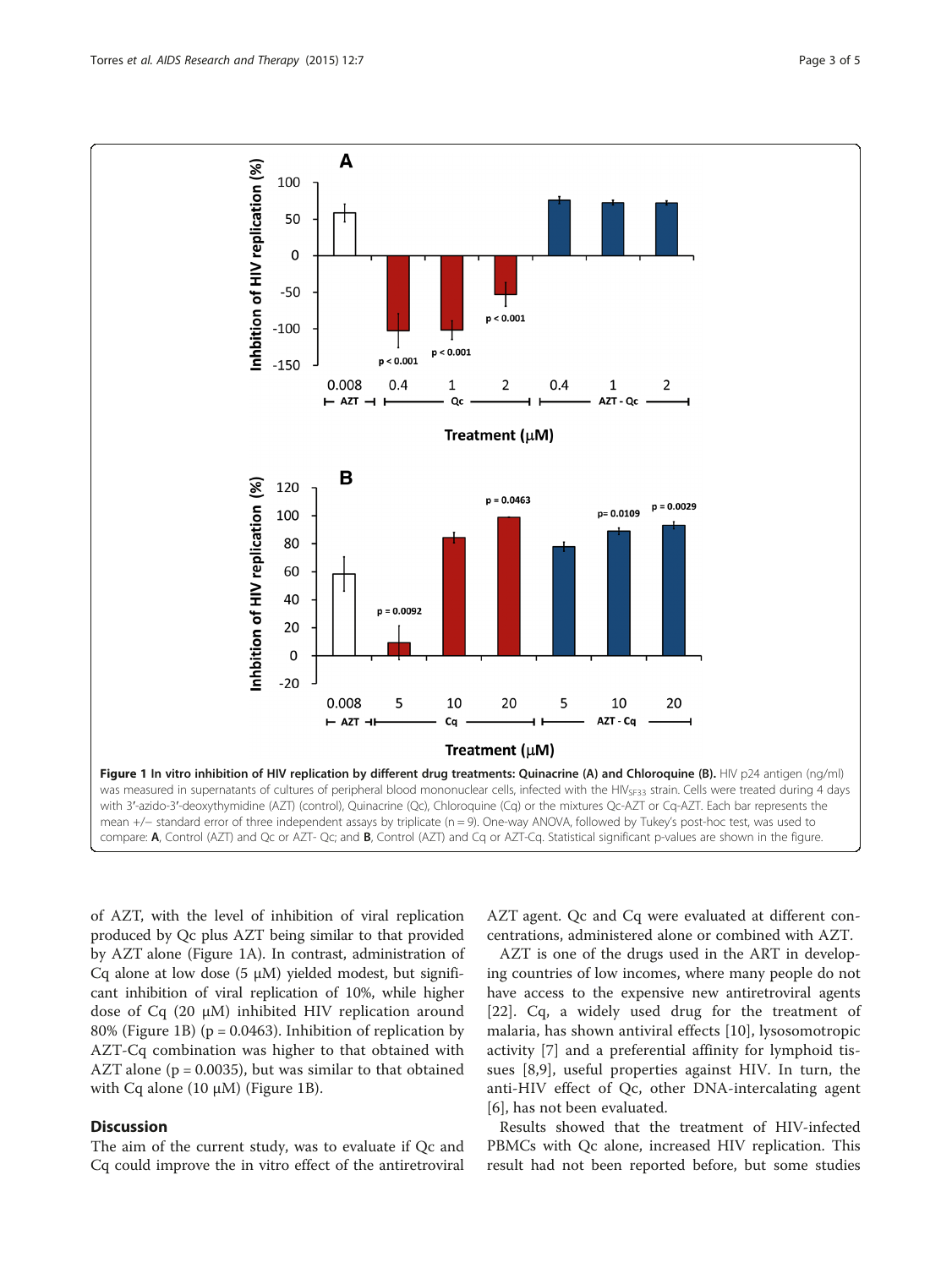<span id="page-3-0"></span>have shown a similar effect with cocaine, explained by a possible regulation of the HIV entry in the cells and anti-HIV microRNAs [23,[24](#page-4-0)]. When the combination Qc-AZT was evaluated, the HIV inhibition was similar to that obtained with AZT alone, which could be explained by the anti-HIV effect of AZT.

Previous reports have shown that Cq inhibits viral replication [\[25](#page-4-0)]. In the present study, the same effect was observed at high doses (10–20  $\mu$ M). When these doses were combined with AZT, the inhibition was similar than that obtained with Cq alone, and higher than AZT. This result suggests that the HIV inhibition is related to the intrinsic effect of Cq. The inhibition of HIV replication with a low dose of Cq-AZT (5 and 0.008 μM, respectively) was not significantly different from that observed by administration of AZT alone. Considering that both effects are independent, the combination AZT-Cq does not improve the anti-HIV effect.

## Conclusion

Given our results, the use of Qc as antimalarial agent in untreated HIV patients should be carefully observed, due to the possible increase of HIV viral load. We can conclude that, neither Cq or Qc improve the efficacy of AZT.

#### Abbreviations

ART: Antiretroviral therapy; AZT: 3′-azido-3′-deoxythymidine; Cq: Chloroquine; ELISA: Enzyme-Linked Immunosorbent Assay; HIV: Human Immunodeficiency Virus; ID50: Inhibitory Dose 50%; NS: Not significant; PBMCs: Peripheral blood mononuclear cells; PBS: Phosphate buffered saline; Qc: Quinacrine; TCID<sub>50</sub>: Tissue culture infectious dose 50%.

#### Competing interests

The author declares that they have no competing interests.

#### Authors' contributions

Conceived and designed the experiments: JS, LAC, KJT. Performed the experiments: KJT, LAC. Analyzed the data: KJT, LAC, HJC. Contributed reagents/materials: GRT, LAC. Wrote the paper: KJT, LAC, HJC. Reviewed the paper: KJT, LAC, HJC, GRT, JS. All authors read and approved the final manuscript.

#### Acknowledgements

The Commission on Gender Equality and the LX-LXI legislatures, and the Commission for Gender Equality of the LXII Legislature of the Chamber of Deputies of Mexico. This work was partially supported by grant 52652-M from the National Council of Science and Technology of México (CONACYT).

#### Author details

1 Laboratorio de Neuroimmunoendocrinología, Instituto Nacional de Neurología y Neurocirugía Manuel Velasco Suárez, Av. Insurgentes Sur 3877, 14269 México D F, México. <sup>2</sup> Centro de Investigación en Enfermedades Infecciosas, Instituto Nacional de Enfermedades Respiratorias Ismael Cosío Villegas, Calzada de Tlalpan 4502, Col. Sección XVI, 14080 México D F, México. <sup>3</sup>Laboratorio de Neuroinmunología y. <sup>4</sup>Laboratorio de Neuropsicofarmacología, Av. Insurgentes Sur 3877, Col. La Fama-Tlalpan, 14269 México D F, México. <sup>5</sup>Departamento de Farmacia, Facultad de Química, Universidad Nacional Autónoma de México, Circuito Interior, Ciudad Universitaria, Col. Copilco, 04510 México D F, México.

#### Received: 15 October 2014 Accepted: 11 February 2015 Published online: 19 March 2015

#### References

- 1. Conway B. The role of adherence to antiretroviral therapy in the management of HIV infection. J Acquir Immune Defic Syndr. 2007;45 Suppl 1:S14–8.
- 2. Tang MW, Shafer RW. HIV-1 antiretroviral resistance: scientific principles and clinical applications. Drugs. 2012;72:e1–25.
- 3. Rynes RI. Antimalarial drugs in the treatment of rheumatological diseases. Br J Rheumatol. 1997;36:799–805.
- 4. Boelaert JR, Yaro S, Augustijns P, Meda N, Schneider YJ, Schols D, et al. Chloroquine accumulates in breast-milk cells: potential impact in the prophylaxis of postnatal mother-to-child transmission of HIV-1. AIDS (London, England). 2001;15:2205–7.
- 5. Neely M, Kalyesubula I, Bagenda D, Myers C, Olness K. Effect of chloroquine on human immunodeficiency virus (HIV) vertical transmission. Afr Health Sci. 2003;3:61–7.
- 6. Rivas L, Murza A, Sánchez-Cortés S, García-Ramos JV. Interaction of antimalarial drug quinacrine with nucleic acids of variable sequence studied by spectroscopic methods. J Biomol Struct Dyn. 2000;18:371–83.
- 7. Kunze H, Hesse B, Bohn E. Effects of antimalarial drugs on several rat-liver lysosomal enzymes involved in phosphatidylethanolamine catabolism. Biochim Biophys Acta. 1982;713:112–7.
- 8. Aguirre-Cruz L, Torres KJ, Jung-Cook H, Fortuny C, Sánchez E, Soda-Mehry A, et al. Short communication: preferential concentration of hydroxychloroquine in adenoid tissue of HIV-infected subjects. AIDS Res Hum Retroviruses. 2010;26:339–42.
- 9. González-Hernández I, Aguirre-Cruz L, Sotelo J, López-Arellano R, Morales-Hipólito A, Jung-Cook H. Distribution of hydroxychloroquine in lymphoid tissue in a rabbit model for HIV infection. Antimicrob Agents Chemother. 2014;58:584-6.
- 10. Savarino A. Use of chloroquine in viral diseases. Lancet Infect Dis. 2011;11:653–4.
- 11. Savarino A, Gennero L, Sperber K, Boelaert JR. The anti-HIV-1 activity of chloroquine. J Clin Virol. 2001;20:131–5.
- 12. Piconi S, Parisotto S, Rizzardini G, Passerini S, Terzi R, Argenteri B, et al. Hydroxychloroquine drastically reduces immune activation in HIV-infected, antiretroviral therapy-treated immunologic nonresponders. Blood. 2011;118:3263–72.
- 13. Martinson JA, Montoya CJ, Usuga X, Ronquillo R, Landay AL, Desai SN. Chloroquine modulates HIV-1-induced plasmacytoid dendritic cell alpha interferon: implication for T-cell activation. Antimicrob Agents Chemother. 2010;54:871–81.
- 14. Gorbachev AV, Gasparian AV, Gurova KV, Gudkov AV, Fairchild RL. Quinacrine inhibits the epidermal dendritic cell migration initiating T cell-mediated skin inflammation. Eur J Immunol. 2007;37:2257–67.
- 15. Goldman FD, Gilman AL, Hollenback C, Kato RM, Premack BA, Rawlings DJ. Hydroxychloroquine inhibits calcium signals in T cells: a new mechanism to explain its immunomodulatory properties. Blood. 2000;95:3460–6.
- 16. Cohen SN, Yielding KL. Inhibition of DNA and RNA polymerase reactions by chloroquine. Proc Natl Acad Sci U S A. 1965;54:521–7.
- 17. Thielmann HW, Popanda O, Edler L. The effects of inhibitors of topoisomerase II and quinacrine on ultraviolet-light-induced DNA incision in normal and xeroderma pigmentosum fibroblasts. J Cancer Res Clin Oncol. 1991;117:19–26.
- 18. Choi J-H, Yoon JS, Won Y-W, Park B-B, Lee YY. Chloroquine enhances the chemotherapeutic activity of 5-fluorouracil in a colon cancer cell line via cell cycle alteration. APMIS. 2012;120:597–604.
- 19. Torres KJ, Gutiérrez F, Espinosa E, Mackewicz C, Regalado J, Reyes-Terán G. CD8+ cell noncytotoxic anti-HIV response: restoration by HAART in the late stage of infection. AIDS Res Hum Retroviruses. 2006;22:144–52.
- 20. Mackewicz CE, Barker E, Greco G, Reyes-Teran G, Levy JA. Do betachemokines have clinical relevance in HIV infection? J Clin Invest. 1997;100:921–30.
- 21. McDougal JS, Cort SP, Kennedy MS, Cabridilla CD, Feorino PM, Francis DP, et al. Immunoassay for the detection and quantitation of infectious human retrovirus, lymphadenopathy-associated virus (LAV). J Immunol Methods. 1985;76:171–83.
- 22. Renaud-Théry F, Avila-Figueroa C, Stover J, Thierry S, Vitoria M, Habiyambere V, et al. Utilization patterns and projected demand of antiretroviral drugs in low- and middle-income countries. AIDS Res Treat. 2011;2011:749041.
- 23. Mantri CK, Pandhare Dash J, Mantri JV, Dash CCV. Cocaine enhances HIV-1 replication in CD4+ T cells by down-regulating MiR-125b. PLoS One. 2012;7:e51387.